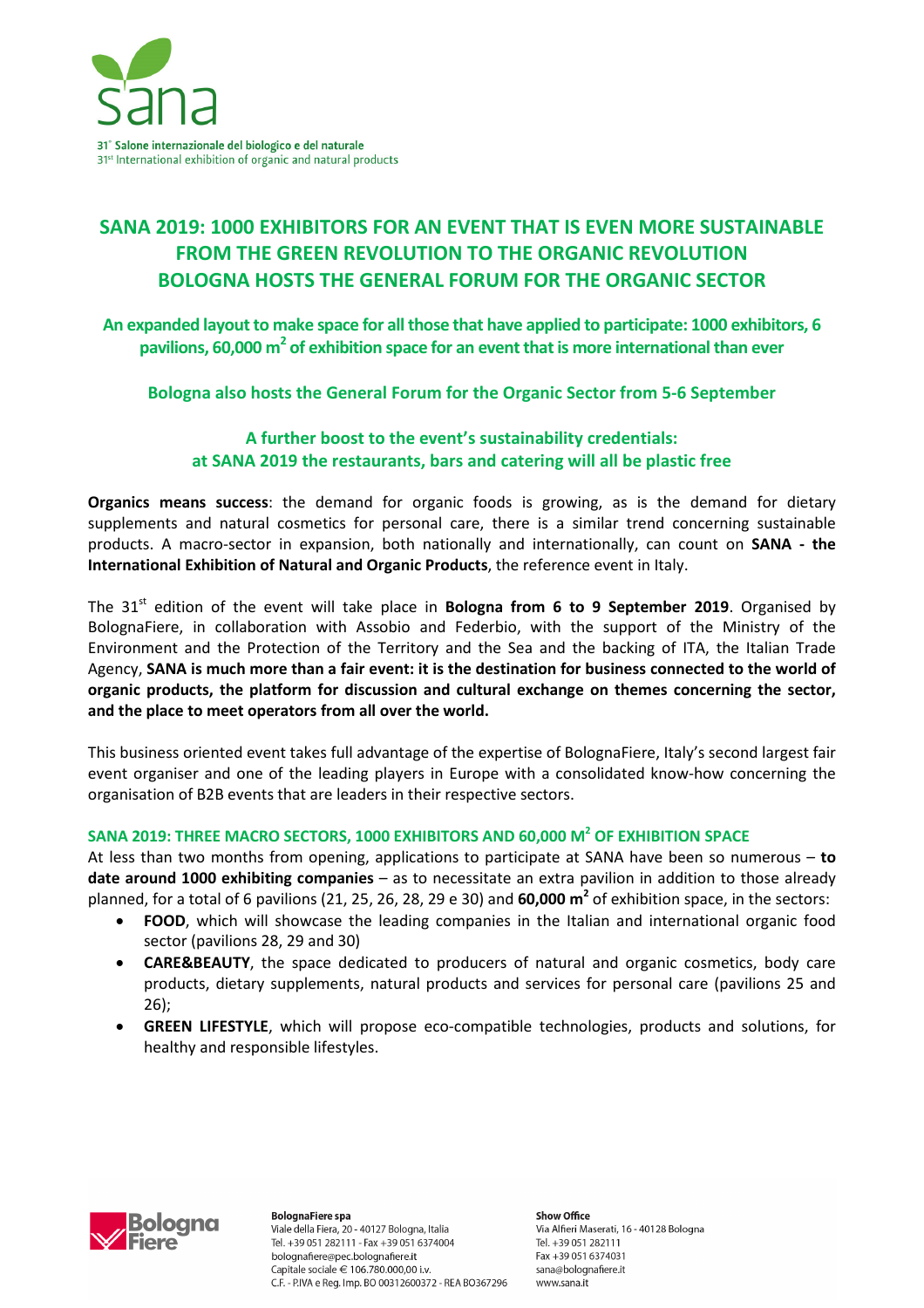

## **CONVENTIONS, WORKSHOPS AND SEMINARS: SANA THE CENTRE OF DISCUSSIONS CONCERNING THE ORGANIC SECTOR**

The exhibition offer at SANA is further complemented by a packed line up of conventions, workshops and seminars and an important initiative for incoming **foreign trade delegations from 30 countries**, in 2018 there were more than 2000 planned meetings between exhibiting companies and international buyers.

Also confirmed for 2019 is the presentation of the **SANA Observatory** (compiled by Nomisma) scheduled for the afternoon of **Friday 6 September**, the focus of this edition is the competitive positioning of Made in Italy organic products on foreign markets, with an in-depth analysis of Russian and Japanese markets, thanks to the participation of **Giuseppe Russo**, director of the ITA office in Moscow, and **Antonella Marucci**, deputy director of the ITA office in Tokyo.

In addition to this will be the presentation of key statistics from the Italian organic sector and the results of an analysis of consumer trends in Italy, a presentation that each year pinpoints the new consumption trends in the domestic market.

Three themes will be at the heart of the conventions of the **SANA Academy**, the event's "cultural branch" that each year offers opportunities for in-depth analysis of the very latest topics for the sector; last year's edition registered an increase of 27% in the number of participants.

 On **Saturday 7 and Sunday 8 September**, discussions will focus on food intolerances and allergies, dedicating particular attention to Celiac disease, which is now classified as an autoimmune condition. The subject of the second meeting is dietary supplements that contain 'botanicals' and their interaction with other ingredients and pharmaceutical products. The third and final in-depth session will examine the possible use of by-products from the food agriculture sector in the development of new products to benefit human health.

### **ON 5 AND 6 SEPTEMBER BOLOGNA WILL HOST THE GENERAL FORUM FOR THE ORGANIC SECTOR**

The 2019 edition of SANA in Bologna will acknowledge the growing centrality of the world of organic products on 5 and 6 September with the initiative **FROM THE GREEN REVOLUTION TO THE ORGANIC REVOLUTION**, two days dedicated to a "General Forum for the Organic Sector", with extremely high-level discussions to outline the strategic choices for the future of agriculture and fundamental factors such as sustainability, respect for the environment and the sound use of resources.

The event, promoted by BolognaFiere in collaboration with FederBio and AssoBio, will stimulate reflection on the role of organics for Italian agriculture and on their correlation with essential factors that will be key in the future, such as biodiversity, the protection of water and climate change.

On its opening day, **FROM THE GREEN REVOLUTION TO THE ORGANIC REVOLUTION** will examine – using a multidisciplinary approach – the key themes of interest concerning the 2030 scenario of organic agriculture, and on the second day there will be a moment for debate with the leading institutions and the most relevant national and international actors in the sector.

The "General Forum for the Organic Sector" taking place in parallel to SANA will provide a moment for maximum visibility for the organic world, underlining the event's role as the place at which, each year, the relevant associations and institutions, the experts, operators and companies in the sector all congregate in order to take part in discussions concerning the topics of greatest importance for the protection of the environment.



**BolognaFiere spa** Viale della Fiera, 20 - 40127 Bologna, Italia Tel. +39 051 282111 - Fax +39 051 6374004 bolognafiere@pec.bolognafiere.it Capitale sociale € 106.780.000,00 i.v. C.F. - P.IVA e Reg. Imp. BO 00312600372 - REA BO367296 **Show Office** Via Alfieri Maserati, 16 - 40128 Bologna Tel. +39 051 282111 Fax +39 051 6374031 sana@bolognafiere.it www.sana.it